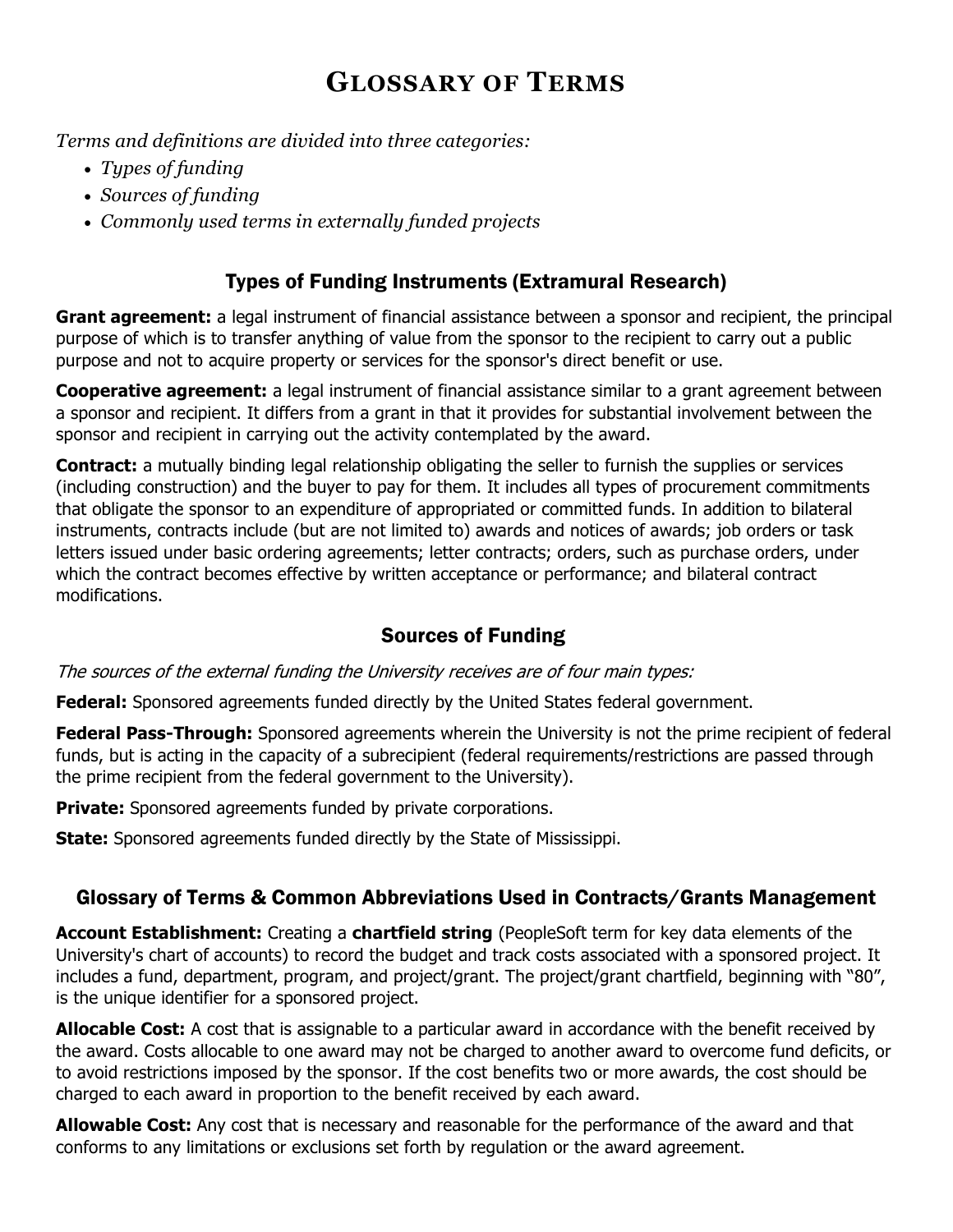**Award** : Funds provided by an external sponsor to support a project.

**BAA:** [Broad Agency Announcement](http://www.arl.army.mil/www/default.cfm?page=8) — a competitive solicitation of proposals for basic and applied research.

**Budget:** A financial plan or estimate with expense categories and dollar amounts required to execute a project's objectives.

**Budget Category:** A budget section comprising a type of expenditures, e.g., salaries, travel, commodities, equipment.

**Budget Period:** An interval of time by which the project period is divided for budgetary purposes.

**Carryover (carry forward):** The remaining available budget balance that may be added to the next budget period. Carryovers are not always automatic or allowed by the sponsor.

**CFDA:** [Catalog of Federal Domestic Assistance](https://www.cfda.gov/) — a list of all available Federal funding programs . CFDA Numbers, from 10.001–98.012 (as of April 2018), are unique identifiers assigned to each program.

**Consultant:** Someone whose expertise is required to perform an aspect of the project's objectives.

**Contributed Effort:** The personnel time expended on a sponsored project that the sponsor does not compensate for; a form of cost sharing or matching.

**Cost Accounting Standards (CAS):** These standards require consistency in estimating, accumulating and reporting costs. The University must comply with the following standards:

- **CAS 501:** (1) Requires consistency in estimating, accumulating, and reporting costs, and (2) provides a basis for comparing such costs.
- **CAS 502:** Consistency in allocating: Requires the University to charge costs incurred for the same purpose in the same manner, either as direct costs or indirect costs.
- **CAS 505:** Accounting for unallowable costs: Requires educational institutions to identify costs specifically described as unallowable under the provisions of law, regulation or contract so that those costs are not included in costs charged to a federal award, including cost elements included in an F&A rate.
- **CAS 506:** Cost accounting period: An educational institution must use either its fiscal year or a fixed annual period approved by the government. USM uses its fiscal year, which is July 1 through June 30.

**Cost Reimbursement:** A cost reimbursable agreement (contract or grant) stipulates that the University is reimbursed for the actual cost incurred in fulfilling the agreement. Budgeted funds must be *spent within the* budget or project period for the University to receive payment.

**Cost Sharing (or Matching):** Portion of a sponsored project's cost that the sponsor requires the University to provide, typically met by academic release time, cash, facilities and administrative (indirect) cost differential, or a combination. Typically applies to grants, not contracts.

**Cost Transfer:** A direct charge expense transferred from one grant to another grant (one chartfield string to another) after the charge has been posted in a financial accounting record or system

**Deficit (Cost Overrun):** Costs incurred and charged to a sponsored project in excess of the awarded amount.

**Direct Cost:** Cost that can be specifically identified with a particular award with a high degree of accuracy. Typical costs charged directly to an award are the compensation of employees who work on that award plus their related fringe benefits, and materials and travel required for project activities.

**Disbursement:** Payment by the University for goods or services.

**DS-2:** Short reference for the "Disclosure Statement for Educational Institutions." Institutions receiving external funding in excess of \$50 million annually must submit, and have approved, a disclosure statement stipulating the institution's costing practices relative to Cost Accounting Standards.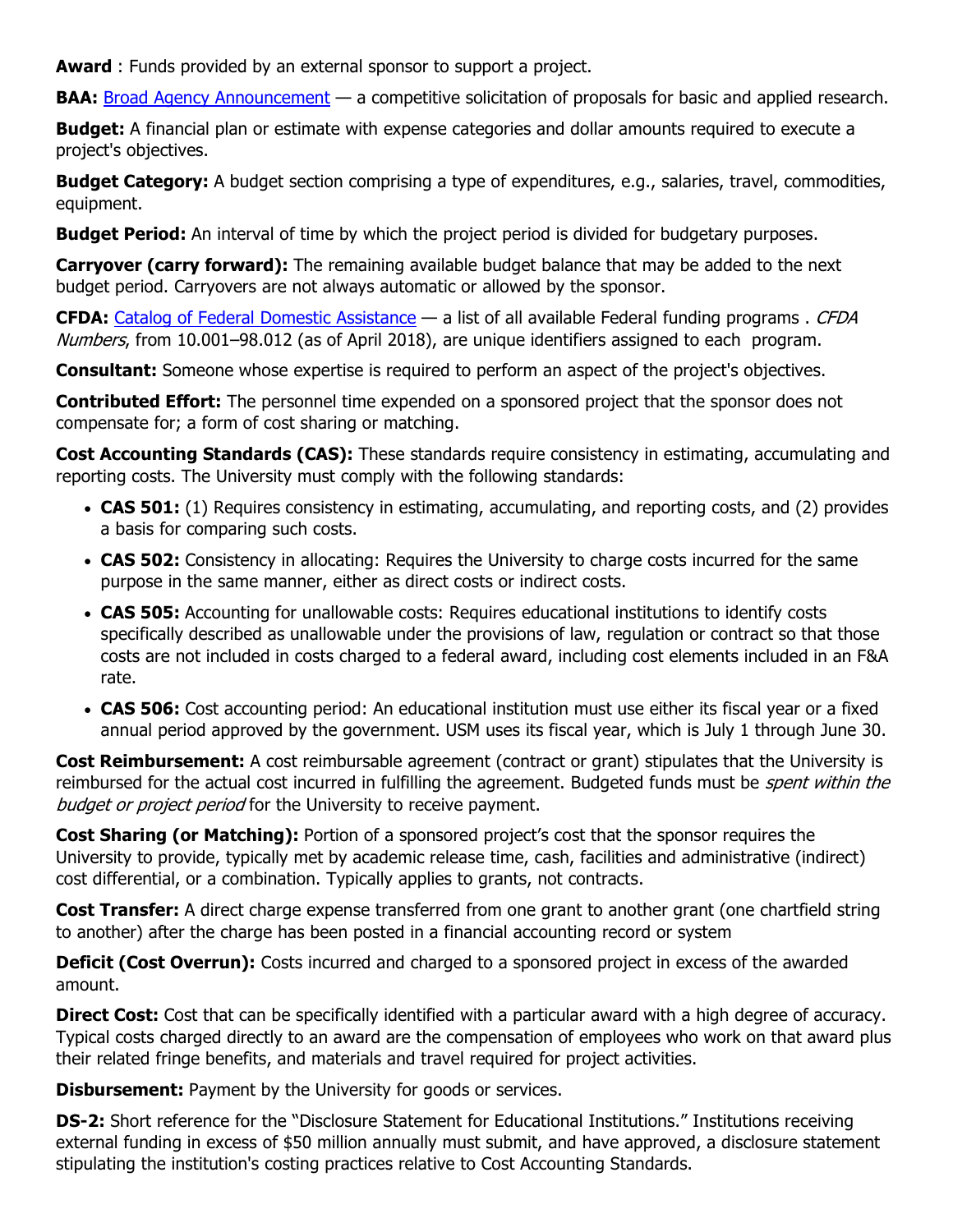**Effort:** The amount of time an employee spends on a sponsored project, usually expressed as a percentage of the employee's total work time.

**Encumbrances**/**Obligations:** The outstanding or unpaid dollar amount of items ordered, services rendered, contracts awarded, etc. The University encumbers or sets aside funds for sponsored projects salaries, estimated costs (greater than \$200) noted on a Permission to Travel Form, budgeted facilities and administrative (indirect) costs on sponsored projects, and most instances in which a Purchase Order is issued.

**Equipment:** Tangible, non-expendable items like furniture, instruments, or repairable machines with a useful life exceeding one year and an acquisition cost of at least \$5,000 (which meet or exceed the established thresholds defining equipment). Equipment is *not* a replacement component returning a piece of equipment to its original condition. If a component increases the capability of the original equipment and has an acquisition cost that meets or exceeds equipment cost thresholds, it is considered a capital item.

**Expanded Authorities:** Policy of some federal sponsors which delegates certain prior approval authorities to grantee institutions; allows for internal University approval of administrative and spending actions.

**Facilities and Administrative (F&A) Costs:** Also called indirect costs, overhead, or administrative costs, they are actual costs of conducting normal business activities, that cannot be readily identified with or directly charged to a specific project or activity. The University's normal activities include instruction, departmental research, organized research, public service and others. F&A costs are real, auditable costs incurred by the University each time it accepts an award for a sponsored project. If the University does not collect full reimbursement for these costs, other University resources must be used to subsidize them.

**Facilities and Administrative (F&A) Cost Rates:** The rates used to recover the F&A costs. Negotiated, approved rates are used for all agreements with the federal government and for most non-federal projects, as allowable.

#### **FAR:** [Federal Acquisition Regulation](https://www.acquisition.gov/)

**Fixed Price Contract:** Pays the University a fixed sum that is not subject to adjustment on the basis of actual costs incurred; i.e., billings are not based on actual expenditures.

**FOA:** Funding opportunity announcement

**General Purpose Equipment:** Equipment not limited to research, scientific or other technical activities, e.g., office equipment and furnishings, air conditioning equipment, reproduction and printing equipment, motor vehicles, and automatic data processing equipment.

**Governmental Donated Property:** Property donated or transferred to the University by a municipality, county, state agency, or the federal government.

**Government Furnished Equipment:** Equipment provided to the University by the federal government or a government contractor; title may or may not remain with the government.

**Grantee:** Recipient of a grant

#### **Indirect Costs:** See Facilities and Administrative Costs.

**In-Kind Contribution:** A non-cash commitment (e.g., donated effort, supplies, or other direct cost item) to share the costs of a sponsored project. See also Cost Sharing.

**Modified Total Direct Costs (MTDC):** The portion of direct costs on which the facilities and administrative costs are based, specifically: salaries and wages, fringe benefits, materials and supplies, services, travel, and up to \$25,000 on each subgrant or subcontract.

**Modified Total Direct Costs (MTDC)** *Base:* The total Direct Costs less budget items excluded by agreement with the audit oversight agency: equipment, construction, alterations and renovations, hospital or clinic charges for patient care, space rental or lease, tuition and fee remission, scholarships, and the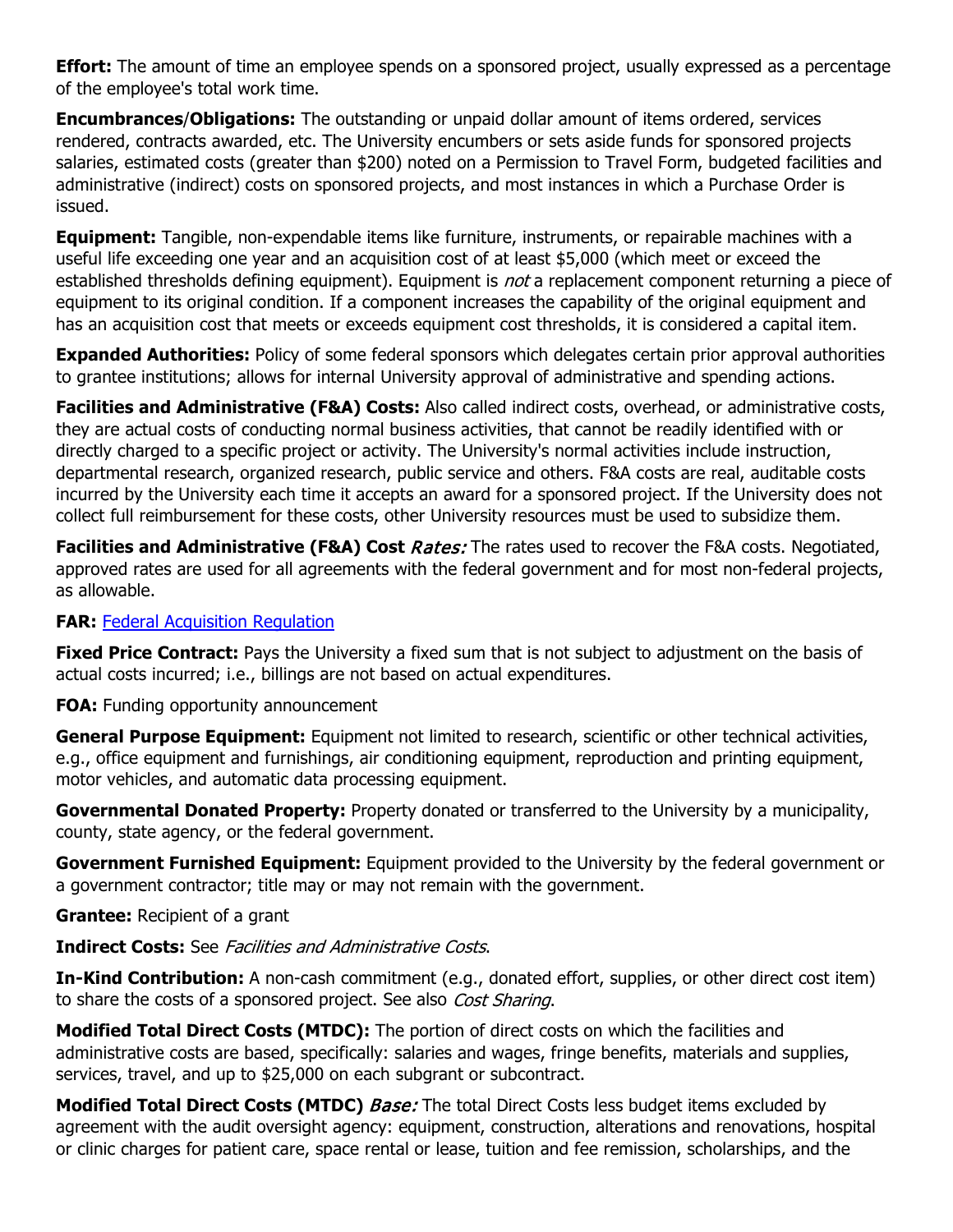amount of a subcontract exceeding \$25,000.

**No-Cost Extension:** Extends the period of performance to accomplish project goals without adding additional funding. Contact the Office of Research Administration regarding no-cost extensions.

**Off-Campus Projects** : Activities performed in facilities not owned by the University.

**OMB:** The White House [Office of Management and Budget;](https://www.whitehouse.gov/omb) it establishes federal policy regulating grants and agreements.

**PD:** Project director

**PI:** Principal investigator

**Post-Award:** Activities begining with funding the award and continuign until it is closed.

**Pre-Award:** Activities before a proposal is funded. Those the Office of Research Administration helps with include:

- Proposal development, coordination, and submission to sponsor
- Identify funding sources

After funding, the Office of Research Administration requests agency prior approval for:

- Certain budget amendments
- Program changes
- No-cost extensions
- Change in official PI

**Pre-Award** *Costs:* Costs incurred prior to the effective date of an award. Authorization to incur pre-award costs must be obtained from the Office of Research Administration.

**Principal Investigator** or **Project Director:** Employee with direct responsibility for carrying out a sponsored project, the final technical report, any required deliverables, and stewardship of the sponsored funds.

**Program Income:** Gross income earned by a grant recipient that is directly generated by a funded project or earned as a result of an award during the period of performance. Examples include income from fees for services performed, the sale of items created or fabricated under an award, and license fees and royalties on copyrighted materials.

**Project:** Services or activities the awardee will provide for a specified period of time.

**Project Award:** The approval and funding of a project as detailed in the award document. Specifies the amount of funding, project period, and any special requirements or restrictions.

**Project Period:** Period of total time for which support of a program has been approved, initially or by a renewal award. Project periods usually consist of one or more annual budget periods.

**Rebudgeting:** Process by which funds available for spending are reallocated between budget categories to allow best use of funds to accomplish project goals. Sometimes the sponsor's prior approval is required.

**RFA:** Request for applications

**RFP:** Request for proposals

**Salary Verification** (formerly Time or Effort Certification)**:** The University process by which PIs and PDs review and verify that all salaries and wages charged to a sponsored project are reasonable and correctly charged.

**Site Visit:** A sponsor-initiated review of a proposed project; conducted at the University; can encompass a